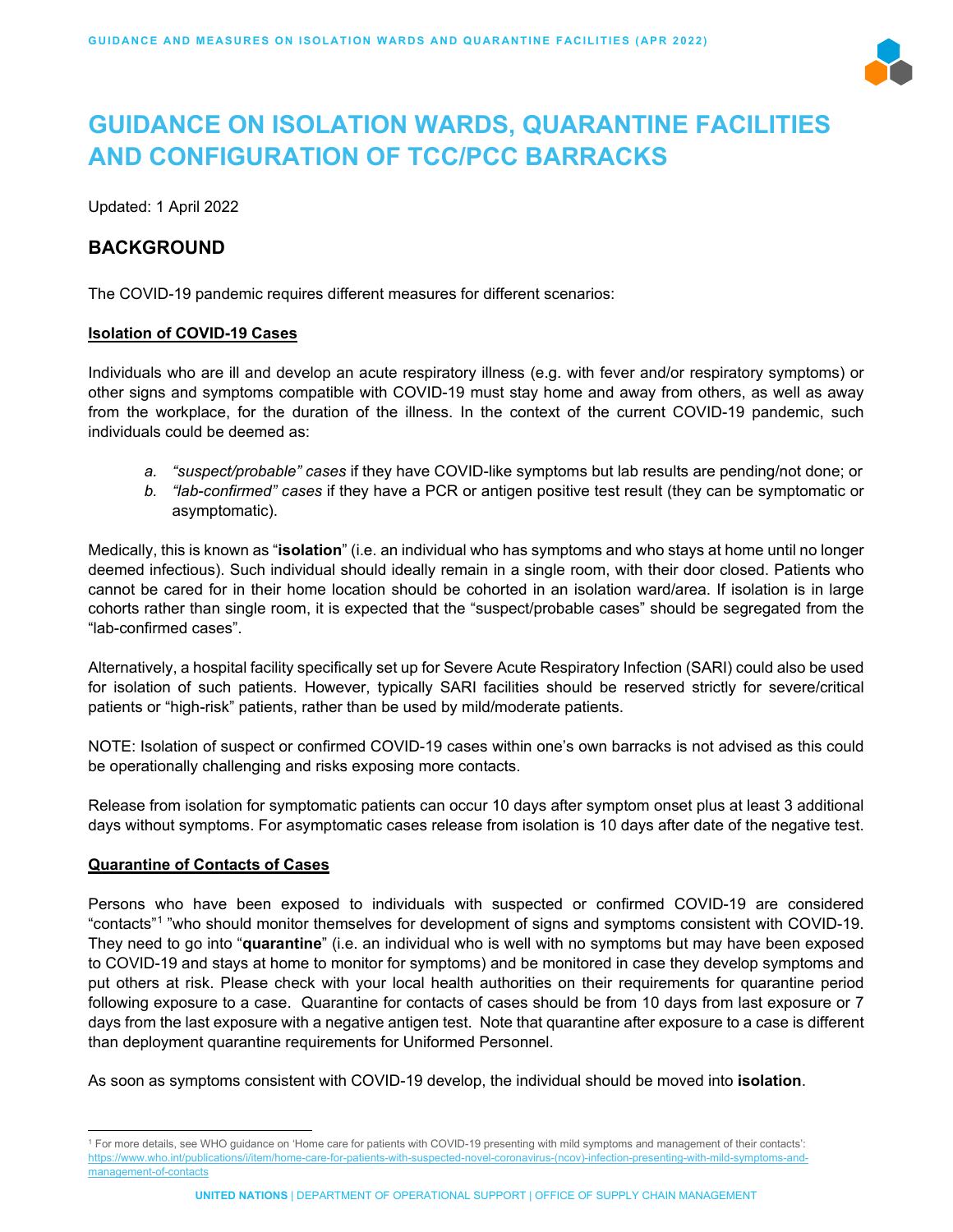

NOTE: Any suspect or confirmed COVID-19 patients cannot be kept in the same area as contacts. They must be kept separately in "isolation", and not be mixed with contacts who are in "quarantine".

## **Physical distancing**

SARS-CoV-2 is a respiratory virus transmitted through respiratory droplets when individuals sneeze, sing, cough, speak or breathe. The WHO advises to maintain at least one to two meters (1 to 2 meter) distance between people to reduce the risk of spread of this virus, together with other public health and social measures including mask use, vaccination and regular and strict hand hygiene. Consequently, the key to containing the spread of the disease is reducing the population density through "**physical distancing**" (previously known as "*social distancing"*).

# **GUIDELINE AND MEASURES FOR ACCOMMODATION**

In UN Field Missions, each of the scenarios described above requires the proper accommodation solution and set up: isolation wards, quarantine facilities and barracks that allow for sufficient physical distancing. Where possible, missions can also make use of UNCT isolation and quarantine facilities as required under UN duty of care and established administrative measures<sup>[2](#page-1-0)</sup>, to ensure all personnel to receive the necessary medical attention from the most appropriate UN clinic. For uniformed personnel, capabilities and/or resources need to be available, where required, to provide for additional facilities to ensure compliance with these guidelines.

## **Isolation Wards**

DHMOSH has previously released a guide on '<u>Home-based care, Screening & Isolation ward set up'</u>[3](#page-1-1) with sample of layout of screening and triage station and list of (medical) equipment for isolation rooms. It provides UN duty stations with guidelines on how to screen and triage suspect cases of COVID-19, and how to set up isolation ward for patients who cannot be cared for in their homes. The same guidance was disseminated by Engineering Support Section of the Logistics Division to Chiefs Engineers in Field Missions on 25 March 2020 and distributed again on 28 April 2020.

All Missions should (in coordination with the UNCT) establish **Isolation Wards** for personnel with symptoms of COVID 19, in line with the guide produced by DHMOSH. These mild (or moderate) cases can be largely selfcaring, although separate ablutions should be available, with food (using disposable plates and utensils) delivered to the isolation facility. In isolation wards, beds should, if possible, be at least 2 meters apart from one another and suspect/probable cases should be located in an area separate from a lab-confirmed case. Alcohol-based hand rubs and soap and water should also be made available either within these isolation wards or right outside the rooms, or in both locations.

## **Quarantine Facilities**

On 5 June 2020, the Department of Operational Support (DOS) and the Department of Peace Operations (DPO) issued a code cable, number 0259 - CC-DPO-2020-002327, regarding 'Transitional Measures for the Partial Resumption of Uniformed Rotations in a COVID-19 Environment', henceforth referred to as *Transitional Measures*, attached. Those *Transitional Measures* include a period of mandatory and rigorous *quarantine* for all uniformed units and personnel to ensure that anyone who presents COVID symptoms during that quarantine period will be quickly detected and moved to an isolation area for treatment.

As per the latest *Transitional Measures* effective 1 April 2022, for all incoming contingent uniformed personnel, a 5-day quarantine period will be required for all contingent uniformed personnel upon arrival in the mission area.

<span id="page-1-1"></span><span id="page-1-0"></span><sup>&</sup>lt;sup>2</sup> See also CEB/2019/HLCM/19/Ann.1-4 of 26 March 2020<br><sup>3</sup> Guide on Home-based care, Screening & Isolation ward set up': <u>https://www.un.org/sites/un2.un.org/files/coronavirus\_isolationwardguidance.pdf</u>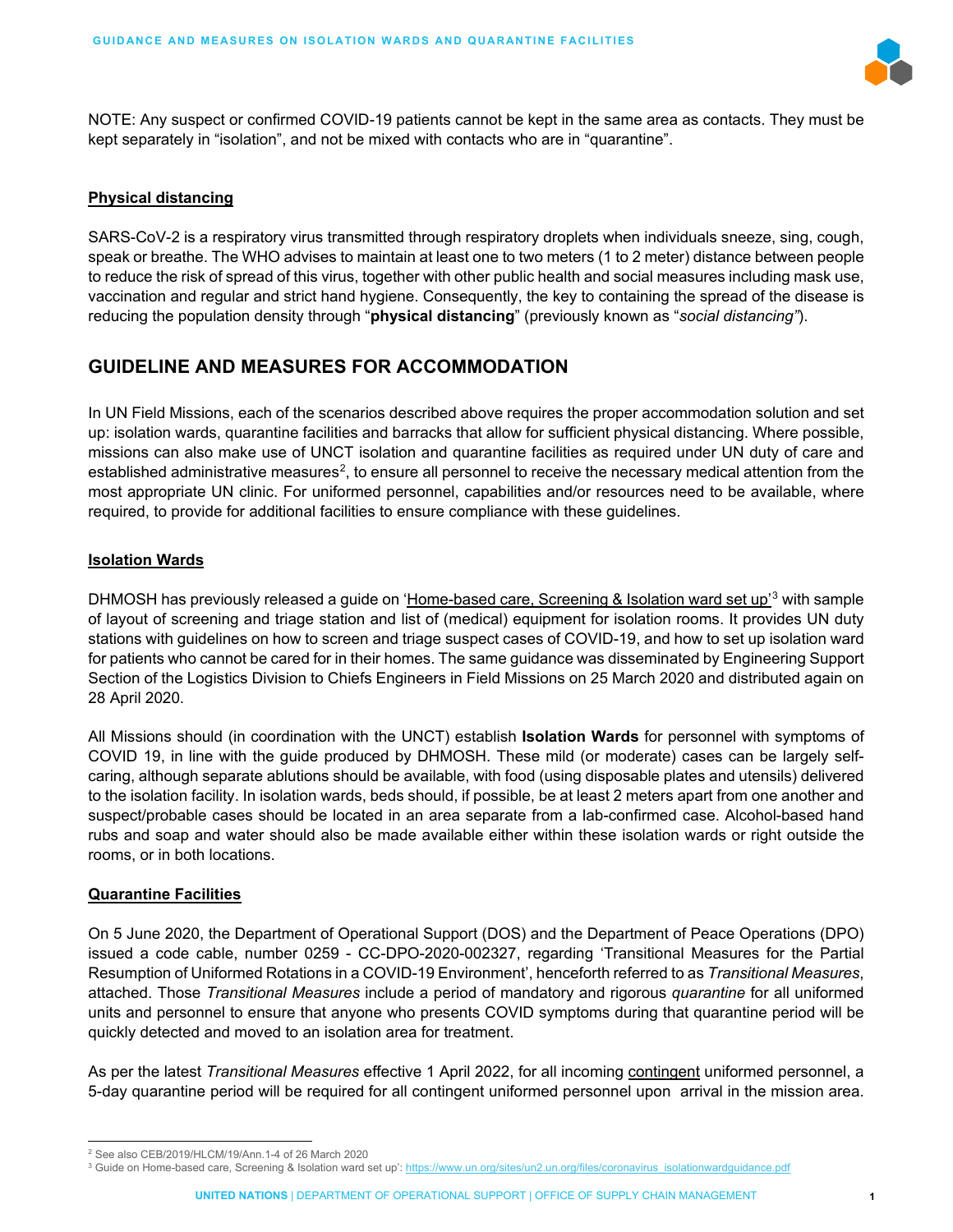

At the end of the 5 day period, a COVID-19 antigen test should be conducted, and such personnel can be released from quarantine and commence operations in the mission area if the test is negative.

Accordingly, Missions shall ensure the availability of suitable **Quarantine facilities** for personnel arriving in the mission area, as well as sufficient COVID-19 Antigen tests. For all uniformed personnel, the Force Commander and Head of the Police Component ,together with the C/DMS, shall ensure that respective Military or Police Chiefs of Staff and national contingent commanders secure the availability of quarantine facilities prior to the commencement of travel to mission of the deploying personnel. These quarantine facilities must be separate from UN civilian personnel and the general population in the Mission area with their own ablutions and catering arrangements. They should also be separate from the isolation facilities with suspect/confirmed COVID-19 cases. Where the security situation permits and in line with host nation requirements, this may be achieved through use of transit camps or hotel accommodation. Quarantine facilities must be suitable for a 5-day stay and individuals should stay 1-2 meters apart from another and not engage in activities such as games, communal eating, etc. Eating should be staggered and in small groups. Alcohol-based hand rubs and soap and water should also be made available either within these quarantine facilities or right outside the rooms, or in both locations.

Quarantine facilities should also be used for contacts of COVID-19 cases. Quarantine facilities should not be used for suspect/probable or lab-confirmed COVID-19 cases.

### **Physical distancing - Practical measures for reducing population density**

In order to achieve effective physical distancing (previously known as "*social distancing"*), several practical measures should be considered.

#### *Multi-occupancy Sleeping Accommodation*

Achieving physical distancing in multi-occupancy sleeping accommodation can be difficult as there is a requirement for spatial separation in three dimensions. Collectively, this generates both a floor area requirement, expressed in square metres, and a cube requirement, expressed in cubic metres.

Everyone requires an area equivalent to the width and length of their bed (1meter x 2meters) plus 2meters (m) in each direction. Where the head of a bed is against a wall, this comes to 40 cubic meters  $(m^3)$ . If the bed is free standing with a passageway at the foot and head ends, this increases to 60 $\text{m}^3$ . Achieving these space requirements within the headroom of a typical UN multi-occupancy room will be difficult. Additionally, the 2m requirement is calculated on horizontal distance. All expelled droplets will fall under gravity irrespective of the vertical distancing. This indicates that the use of bunkbeds is not advisable and should, where possible, be discontinued. In situations where the use of bunkbeds in unavoidable, the individuals' laying position so positioning allows for the least transmission risk as possible<sup>4</sup>.

Horizontal distancing between beds may be reduced if it is possible erect bed length screens between beds of at least 2.5m height. Heavy, liquid resistant and fire retardant, curtains may be used provided the top is at least 2.5m above the floor and the bottom the curtain is suspended not more than 0.25m above the floor.

### *In Camp Measures to Reduce Population Density***.**

While it may become necessary in some locations to construct additional facilities or modify existing buildings through engineering solutions, other simple measures should be considered either while this is being done or as an alternative. Suggestions include:

• Temporarily relocating of non-essential personnel from Forward Operating Bases/Company Operating Bases, which tend to be cramped to larger Force/Mission level facilities, where more space may be available.

<span id="page-2-0"></span><sup>4</sup> Guide on bed placement in congregate settings in UN duty stations: [https://www.un.org/sites/un2.un.org/files/coronavirus\\_bedplacement.pdf](about:blank)